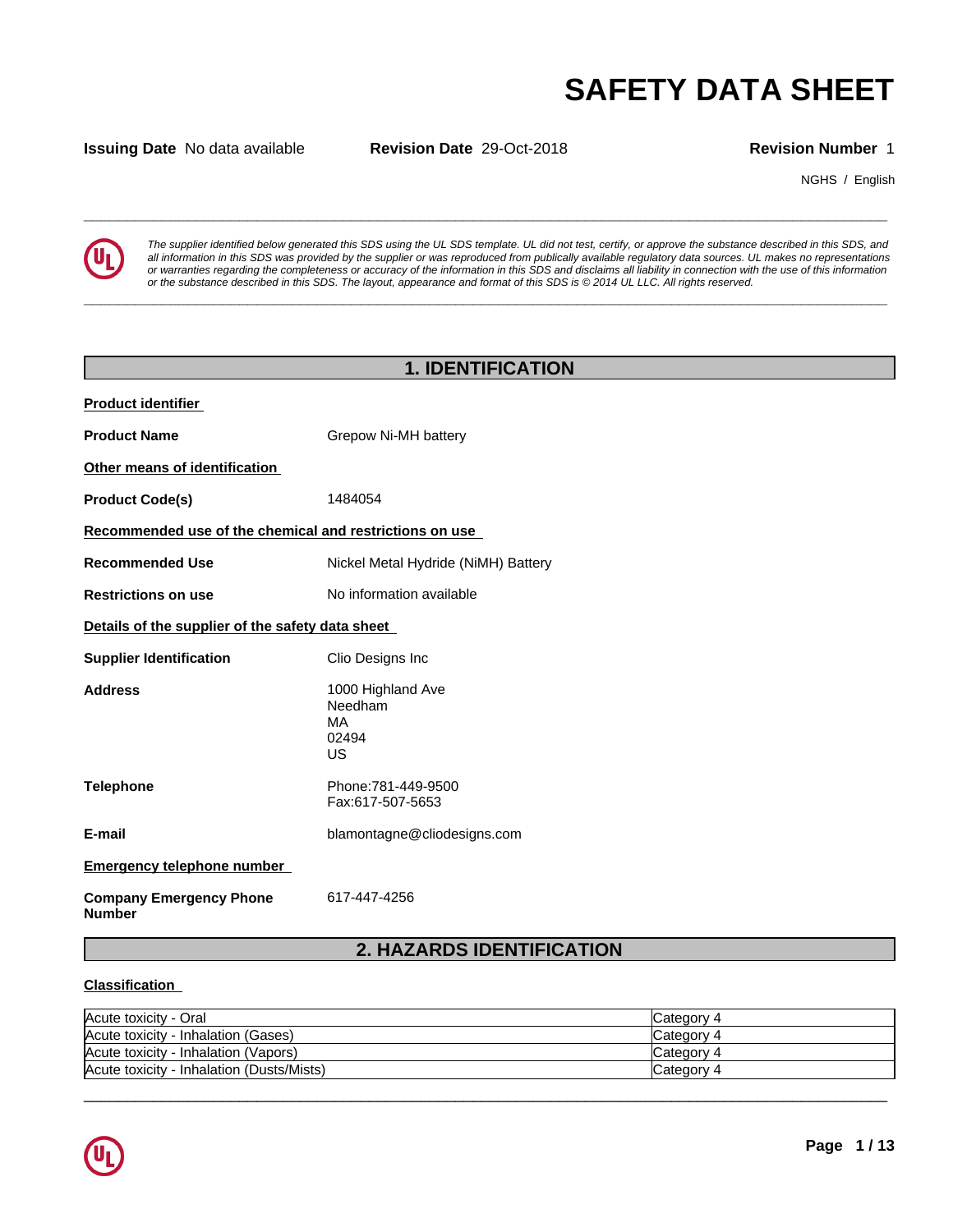| Skin corrosion/irritation                          | Category 2            |
|----------------------------------------------------|-----------------------|
| Serious eye damage/eye irritation                  | Category 2A           |
| Respiratory sensitization                          | Category              |
| Skin sensitization                                 | Category <sup>2</sup> |
| Germ cell mutagenicity                             | Category 2            |
| Carcinogenicity                                    | Category 1A           |
| Reproductive toxicity                              | Category 1B           |
| Specific target organ toxicity (repeated exposure) | Category 1            |

This is a battery. In case of rupture: the above hazards exist.

**Appearance** Silver **Physical state** Solid **Odor** Odorless

## **GHS Label elements, including precautionary statements**

### **Danger**

## **Hazard statements**

Harmful if swallowed Harmful if inhaled Causes skin irritation Causes serious eye irritation May cause allergy or asthma symptoms or breathing difficulties if inhaled May cause an allergic skin reaction Suspected of causing genetic defects May cause cancer May damage fertility or the unborn child Causes damage to organs through prolonged or repeated exposure



## **Precautionary Statements - Prevention**

Obtain special instructions before use Do not handle until all safety precautions have been read and understood Wear protective gloves/protective clothing/eye protection/face protection Wash face, hands and any exposed skin thoroughly after handling Do not eat, drink or smoke when using this product Use only outdoors or in a well-ventilated area In case of inadequate ventilation wear respiratory protection Contaminated work clothing must not be allowed out of the workplace Do not breathe dust/fume/gas/mist/vapors/spray **Precautionary Statements - Response**

IF exposed or concerned: Get medical advice/attention

Specific treatment (see supplemental first aid instructions on this label)

## **Eyes**

IF IN EYES: Rinse cautiously with water for several minutes. Remove contact lenses, if present and easy to do. Continue rinsing If eye irritation persists: Get medical advice/attention

 $\overline{\phantom{a}}$  ,  $\overline{\phantom{a}}$  ,  $\overline{\phantom{a}}$  ,  $\overline{\phantom{a}}$  ,  $\overline{\phantom{a}}$  ,  $\overline{\phantom{a}}$  ,  $\overline{\phantom{a}}$  ,  $\overline{\phantom{a}}$  ,  $\overline{\phantom{a}}$  ,  $\overline{\phantom{a}}$  ,  $\overline{\phantom{a}}$  ,  $\overline{\phantom{a}}$  ,  $\overline{\phantom{a}}$  ,  $\overline{\phantom{a}}$  ,  $\overline{\phantom{a}}$  ,  $\overline{\phantom{a}}$ 

### **Skin**

IF ON SKIN: Wash with plenty of water and soap Take off contaminated clothing and wash it before reuse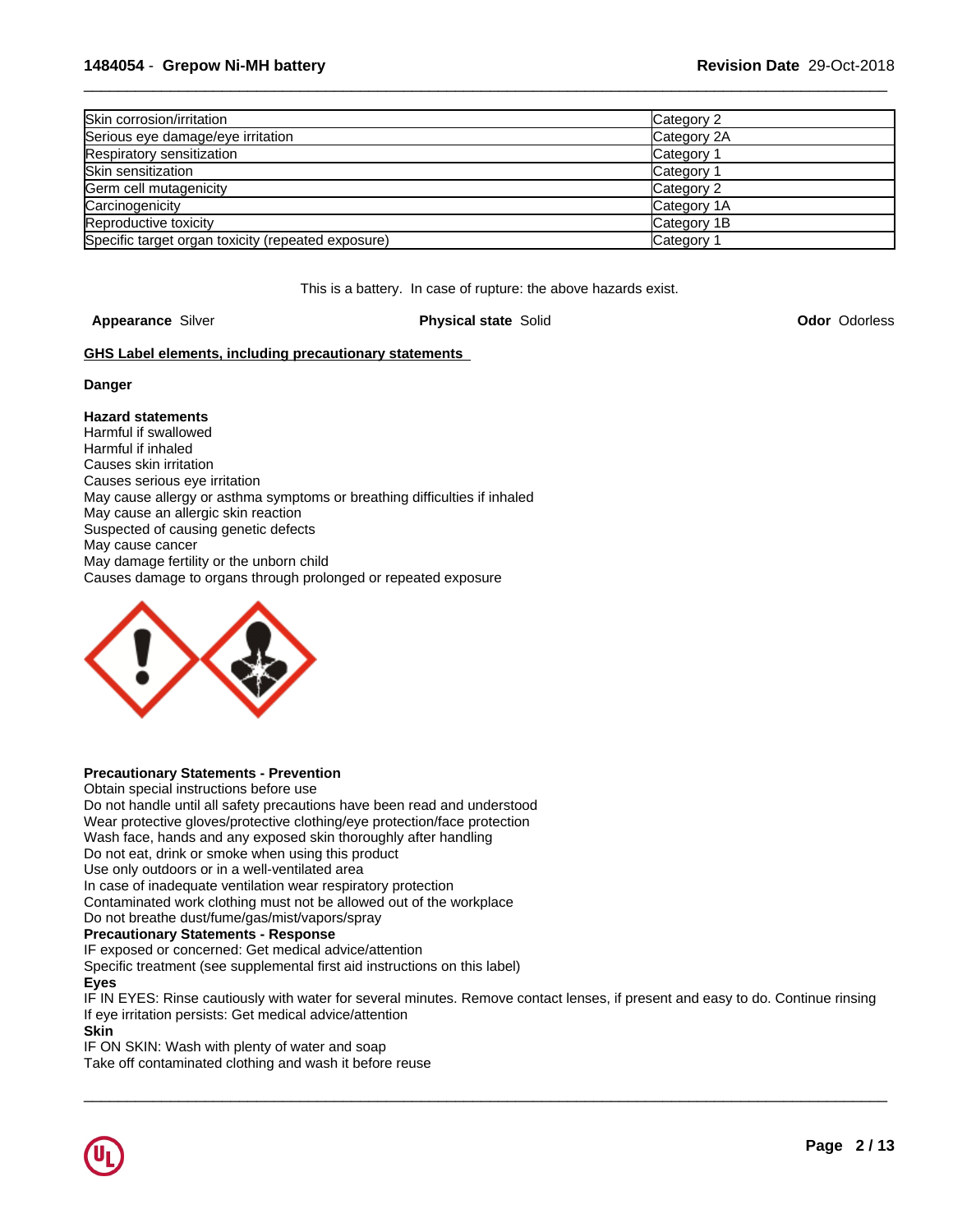If skin irritation or rash occurs: Get medical advice/attention **Inhalation**

IF INHALED: Remove person to fresh air and keep comfortable for breathing If experiencing respiratory symptoms: Call a POISON CENTER or doctor **Ingestion**

IF SWALLOWED: Call a POISON CENTER or doctor if you feel unwell Rinse mouth

## **Precautionary Statements - Storage**

Store locked up

## **Precautionary Statements - Disposal**

Dispose of contents/container to an approved waste disposal plant

## **Other information**

May be harmful in contact with skin. Very toxic to aquatic life with long lasting effects.

#### **Unknown acute toxicity** 93.822 % of the mixture consists of ingredient(s) of unknown toxicity

48.077 % of the mixture consists of ingredient(s) of unknown acute oral toxicity 93.822 % of the mixture consists of ingredient(s) of unknown acute dermal toxicity 66.162 % of the mixture consists of ingredient(s) of unknown acute inhalation toxicity (gas) 66.162 % of the mixture consists of ingredient(s) of unknown acute inhalation toxicity (vapor) 66.162 % of the mixture consists of ingredient(s) of unknown acute inhalation toxicity (dust/mist)

# **3. COMPOSITION/INFORMATION ON INGREDIENTS**

 $\overline{\phantom{a}}$  ,  $\overline{\phantom{a}}$  ,  $\overline{\phantom{a}}$  ,  $\overline{\phantom{a}}$  ,  $\overline{\phantom{a}}$  ,  $\overline{\phantom{a}}$  ,  $\overline{\phantom{a}}$  ,  $\overline{\phantom{a}}$  ,  $\overline{\phantom{a}}$  ,  $\overline{\phantom{a}}$  ,  $\overline{\phantom{a}}$  ,  $\overline{\phantom{a}}$  ,  $\overline{\phantom{a}}$  ,  $\overline{\phantom{a}}$  ,  $\overline{\phantom{a}}$  ,  $\overline{\phantom{a}}$ 

### **Substance**

Not applicable.

## **Mixture**

| Chemical name    | CAS No.    | Weight-% | <b>Hazardous Material</b><br><b>Information Review Act</b><br>registry number (HMIRA<br>registry $#$ ) | Date HMIRA filed and<br>date exemption granted<br>(if applicable) |
|------------------|------------|----------|--------------------------------------------------------------------------------------------------------|-------------------------------------------------------------------|
| Nickel hydroxide | 12054-48-7 | 29.82    |                                                                                                        |                                                                   |
| <b>Nickel</b>    | 7440-02-0  | 28.797   |                                                                                                        |                                                                   |
| Iron             | 7439-89-6  | 14.568   |                                                                                                        |                                                                   |
| Copper           | 7440-50-8  | 4.955    |                                                                                                        |                                                                   |
| Sodium hydroxide | 1310-73-2  | 2.16     |                                                                                                        |                                                                   |
| Cobalt hydroxide | 21041-93-0 | 1.924    |                                                                                                        |                                                                   |
| Manganese        | 7439-96-5  | 1.357    |                                                                                                        |                                                                   |

# **4. FIRST AID MEASURES**

## **First aid measures**

| First aid is upon rupture of sealed battery. Show this safety data sheet to the doctor in                                                                                                                                                                                                 |
|-------------------------------------------------------------------------------------------------------------------------------------------------------------------------------------------------------------------------------------------------------------------------------------------|
| attendance. IF exposed or concerned: Get medical advice/attention.<br>May cause allergic respiratory reaction. If breathing has stopped, give artificial respiration.                                                                                                                     |
| Get medical attention immediately. Remove to fresh air. Avoid direct contact with skin. Use<br>barrier to give mouth-to-mouth resuscitation. Get immediate medical advice/attention.                                                                                                      |
| Rinse immediately with plenty of water, also under the eyelids, for at least 15 minutes. Keep<br>eye wide open while rinsing. Remove contact lenses, if present and easy to do. Continue<br>rinsing. Get medical attention if irritation develops and persists. Do not rub affected area. |
|                                                                                                                                                                                                                                                                                           |

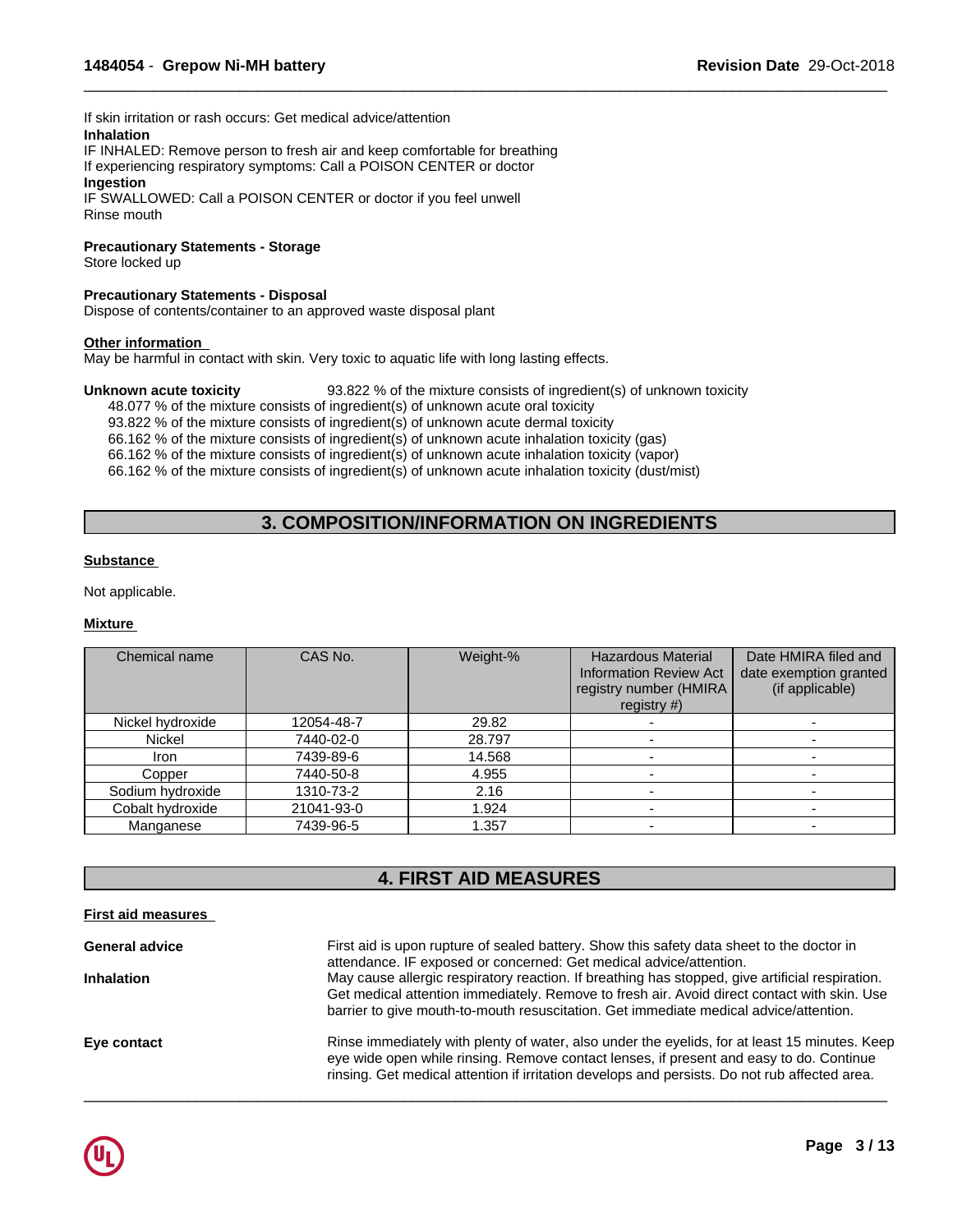| <b>Skin contact</b>                                         | May cause an allergic skin reaction. In the case of skin irritation or allergic reactions see a<br>physician. Wash off immediately with soap and plenty of water for at least 15 minutes.                                                                                                                                                                                                                                     |  |  |  |
|-------------------------------------------------------------|-------------------------------------------------------------------------------------------------------------------------------------------------------------------------------------------------------------------------------------------------------------------------------------------------------------------------------------------------------------------------------------------------------------------------------|--|--|--|
| Ingestion                                                   | Do NOT induce vomiting. Clean mouth with water and drink afterwards plenty of water.<br>Never give anything by mouth to an unconscious person. May produce an allergic reaction.<br>Get immediate medical advice/attention.                                                                                                                                                                                                   |  |  |  |
| Self-protection of the first aider                          | Ensure that medical personnel are aware of the material(s) involved, take precautions to<br>protect themselves and prevent spread of contamination. Avoid contact with skin, eyes or<br>clothing. Avoid direct contact with skin. Use barrier to give mouth-to-mouth resuscitation.<br>Use personal protective equipment as required. See section 8 for more information. Avoid<br>breathing dust/fume/gas/mist/vapors/spray. |  |  |  |
| Most important symptoms and effects, both acute and delayed |                                                                                                                                                                                                                                                                                                                                                                                                                               |  |  |  |
| <b>Symptoms</b>                                             | May cause allergy or asthma symptoms or breathing difficulties if inhaled. Coughing and/or<br>wheezing. Itching. Rashes. Hives. Burning sensation. Difficulty in breathing.                                                                                                                                                                                                                                                   |  |  |  |
|                                                             | Indication of any immediate medical attention and special treatment needed                                                                                                                                                                                                                                                                                                                                                    |  |  |  |
| Note to physicians                                          | May cause sensitization in susceptible persons. Treat symptomatically.                                                                                                                                                                                                                                                                                                                                                        |  |  |  |

# **5. FIRE-FIGHTING MEASURES**

| <b>Suitable Extinguishing Media</b>                                                                              | Use extinguishing measures that are appropriate to local circumstances and the<br>surrounding environment.                            |
|------------------------------------------------------------------------------------------------------------------|---------------------------------------------------------------------------------------------------------------------------------------|
| <b>Large Fire</b>                                                                                                | CAUTION: Use of water spray when fighting fire may be inefficient.                                                                    |
| Unsuitable extinguishing media                                                                                   | Do not scatter spilled material with high pressure water streams.                                                                     |
| Specific hazards arising from the<br>chemical                                                                    | Product is or contains a sensitizer. May cause sensitization by inhalation and skin contact.                                          |
| <b>Hazardous Combustion Products</b>                                                                             | Carbon oxides.                                                                                                                        |
| <b>Explosion Data</b><br><b>Sensitivity to Mechanical Impact None.</b><br><b>Sensitivity to Static Discharge</b> | None.                                                                                                                                 |
| Special protective equipment for<br>fire-fighters                                                                | Firefighters should wear self-contained breathing apparatus and full firefighting turnout<br>gear. Use personal protection equipment. |

# **6. ACCIDENTAL RELEASE MEASURES**

## **Personal precautions, protective equipment and emergency procedures**

| <b>Personal precautions</b>                          | Avoid contact with skin, eyes or clothing. Ensure adequate ventilation. Use personal<br>protective equipment as required. Evacuate personnel to safe areas. Keep people away<br>from and upwind of spill/leak. Avoid generation of dust. Do not breathe dust. |  |  |  |  |
|------------------------------------------------------|---------------------------------------------------------------------------------------------------------------------------------------------------------------------------------------------------------------------------------------------------------------|--|--|--|--|
| <b>Other Information</b>                             | Refer to protective measures listed in Sections 7 and 8.                                                                                                                                                                                                      |  |  |  |  |
| Methods and material for containment and cleaning up |                                                                                                                                                                                                                                                               |  |  |  |  |
| <b>Methods for containment</b>                       | Prevent further leakage or spillage if safe to do so.                                                                                                                                                                                                         |  |  |  |  |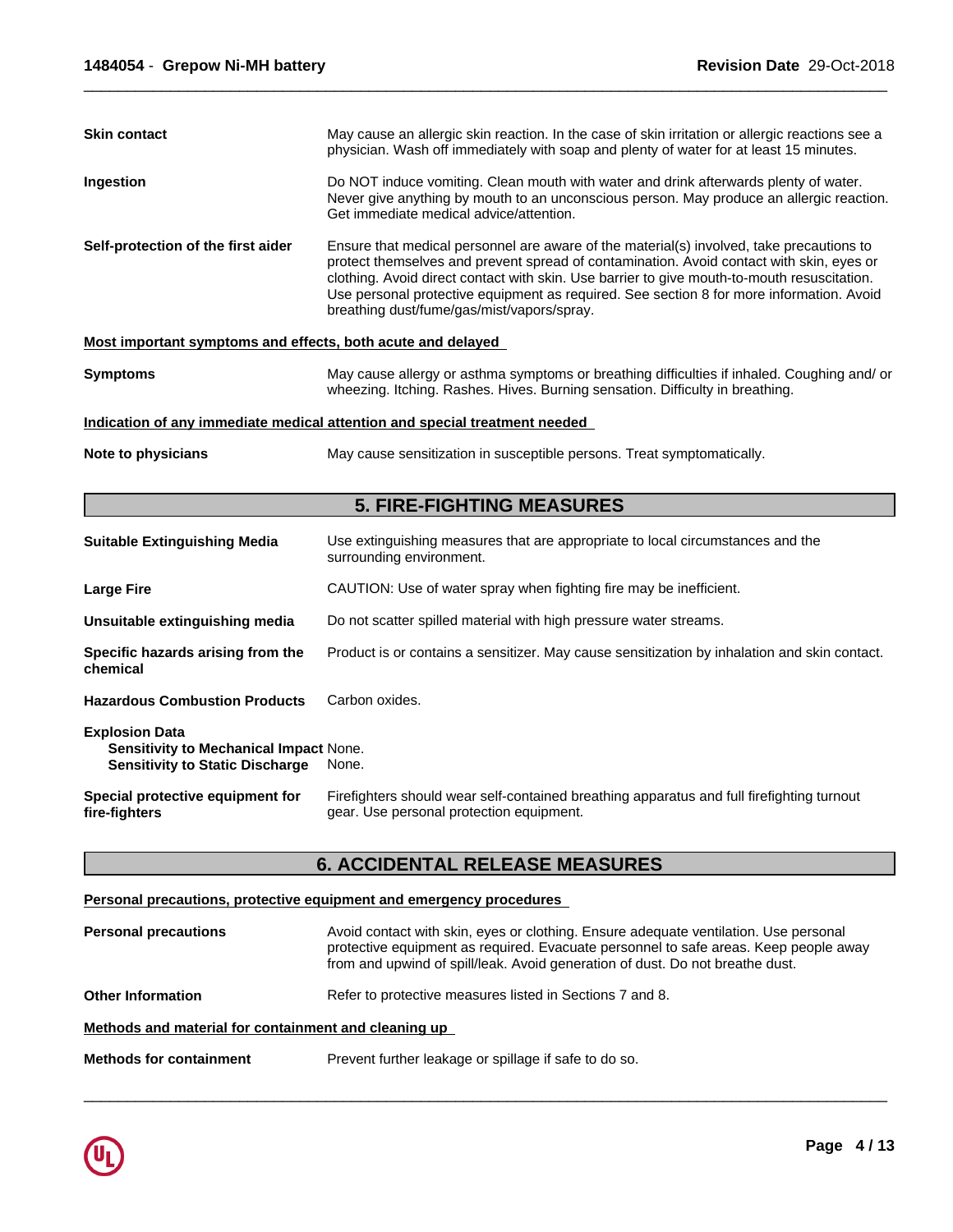**Methods for cleaning up** Pick up and transfer to properly labeled containers.

 $\overline{\phantom{a}}$  ,  $\overline{\phantom{a}}$  ,  $\overline{\phantom{a}}$  ,  $\overline{\phantom{a}}$  ,  $\overline{\phantom{a}}$  ,  $\overline{\phantom{a}}$  ,  $\overline{\phantom{a}}$  ,  $\overline{\phantom{a}}$  ,  $\overline{\phantom{a}}$  ,  $\overline{\phantom{a}}$  ,  $\overline{\phantom{a}}$  ,  $\overline{\phantom{a}}$  ,  $\overline{\phantom{a}}$  ,  $\overline{\phantom{a}}$  ,  $\overline{\phantom{a}}$  ,  $\overline{\phantom{a}}$ 

## **7. HANDLING AND STORAGE**

**Precautions for safe handling**

**Advice on safe handling** In case of rupture: Handle in accordance with good industrial hygiene and safety practice. Avoid contact with skin, eyes or clothing. Ensure adequate ventilation. Provide extract ventilation to points where emissions occur. In case of insufficient ventilation, wear suitable respiratory equipment. Do not eat, drink or smoke when using this product. Remove contaminated clothing and shoes. Take off contaminated clothing and wash before reuse. Avoid breathing dust/fume/gas/mist/vapors/spray. Avoid generation of dust.

### **Conditions for safe storage, including any incompatibilities**

**Storage Conditions** Keep containers tightly closed in a dry, cool and well-ventilated place. Keep out of the reach of children. Store locked up.

# **8. EXPOSURE CONTROLS/PERSONAL PROTECTION**

## **Control parameters**

## **Exposure Limits** .

| Chemical name                  | <b>ACGIH TLV</b>                        |  | <b>OSHA PEL</b>                       |                                          |                             | NIOSH IDLH                             |
|--------------------------------|-----------------------------------------|--|---------------------------------------|------------------------------------------|-----------------------------|----------------------------------------|
| Nickel hydroxide               | TWA: 0.2 mg/m <sup>3</sup> Ni inhalable |  | TWA: 1 $mg/m3$ Ni                     |                                          |                             | IDLH: 10 mg/m <sup>3</sup> Ni          |
| 12054-48-7                     | particulate matter                      |  | (vacated) TWA: 1 mg/m <sup>3</sup> Ni |                                          |                             | TWA: 0.015 mg/m <sup>3</sup> except    |
|                                |                                         |  |                                       |                                          |                             | Nickel carbonyl Ni                     |
| Nickel                         | TWA: 1.5 mg/m <sup>3</sup>              |  | TWA: 1 $mg/m3$                        |                                          |                             | IDLH: $10 \text{ mg/m}^3$              |
| 7440-02-0                      |                                         |  | (vacated) TWA: 1 mg/m <sup>3</sup>    |                                          |                             | TWA: $0.015$ mg/m <sup>3</sup>         |
| Copper                         | TWA: $0.2$ mg/m <sup>3</sup> fume       |  | TWA: $0.1 \text{ mg/m}^3$ fume        |                                          |                             | IDLH: 100 mg/m <sup>3</sup> dust, fume |
| 7440-50-8                      |                                         |  |                                       | TWA: 1 mg/m <sup>3</sup> dust and mist   |                             | and mist                               |
|                                |                                         |  |                                       | (vacated) TWA: 0.1 mg/m <sup>3</sup> Cu  |                             | TWA: 1 mg/m <sup>3</sup> dust and mist |
|                                |                                         |  |                                       | dust, fume, mist                         |                             | TWA: 0.1 mg/m <sup>3</sup> fume        |
| Sodium hydroxide               | Ceiling: 2 mg/m <sup>3</sup>            |  |                                       | TWA: $2 \text{ mg/m}^3$                  |                             | IDLH: 10 mg/m <sup>3</sup>             |
| 1310-73-2                      |                                         |  |                                       | (vacated) Ceiling: 2 mg/m <sup>3</sup>   |                             | Ceiling: 2 mg/m <sup>3</sup>           |
| Cobalt hydroxide               | TWA: 0.02 mg/m <sup>3</sup> Co          |  |                                       |                                          |                             |                                        |
| 21041-93-0                     |                                         |  |                                       |                                          |                             |                                        |
| Manganese                      | TWA: 0.02 mg/m <sup>3</sup> respirable  |  |                                       | (vacated) TWA: 1 mg/m <sup>3</sup> fume  | IDLH: 500 mg/m <sup>3</sup> |                                        |
| 7439-96-5                      | particulate matter                      |  |                                       | (vacated) STEL: 3 mg/m <sup>3</sup> fume |                             | TWA: 1 mg/m <sup>3</sup> fume          |
|                                | TWA: $0.1 \text{ mg/m}^3$ inhalable     |  |                                       | (vacated) Ceiling: 5 mg/m <sup>3</sup>   |                             | STEL: $3 \text{ mg/m}^3$               |
|                                | particulate matter                      |  |                                       | Ceiling: 5 mg/m <sup>3</sup> fume        |                             |                                        |
| Chemical name                  | Alberta                                 |  | <b>British Columbia</b>               | Ontario TWAEV                            |                             | Quebec                                 |
| Nickel hydroxide<br>12054-48-7 | TWA: $0.2 \text{ mg/m}^3$               |  | TWA: $0.05$ mg/m <sup>3</sup>         | TWA: $0.2 \text{ mg/m}^3$                |                             | TWA: 1 $mq/m3$                         |
| <b>Nickel</b><br>7440-02-0     | TWA: $1.5 \text{ mg/m}^3$               |  | TWA: $0.05$ mg/m <sup>3</sup>         | TWA: 1 $mg/m3$                           |                             | TWA: 1 $mg/m3$                         |
| Copper                         | TWA: $0.2 \text{ mg/m}^3$               |  | TWA: 1 mg/m <sup>3</sup>              | TWA: $0.2 \text{ mg/m}^3$                |                             | TWA: $0.2$ mg/m <sup>3</sup>           |
| 7440-50-8                      | TWA: 1 mg/m $3$                         |  | TWA: 0.2 mg/m <sup>3</sup>            | TWA: 1 mg/m <sup>3</sup>                 |                             | TWA: 1 $mg/m3$                         |
| Sodium hydroxide<br>1310-73-2  | Ceiling: 2 mg/m <sup>3</sup>            |  | Ceiling: 2 mg/m <sup>3</sup>          | CEV: $2 \text{ mg/m}^3$                  |                             | Ceiling: 2 mg/m <sup>3</sup>           |
| Cobalt hydroxide<br>21041-93-0 | TWA: 0.02 mg/m <sup>3</sup>             |  | TWA: $0.02$ mg/m <sup>3</sup>         | TWA: $0.02$ mg/m <sup>3</sup>            |                             | TWA: 0.02 mg/m <sup>3</sup>            |

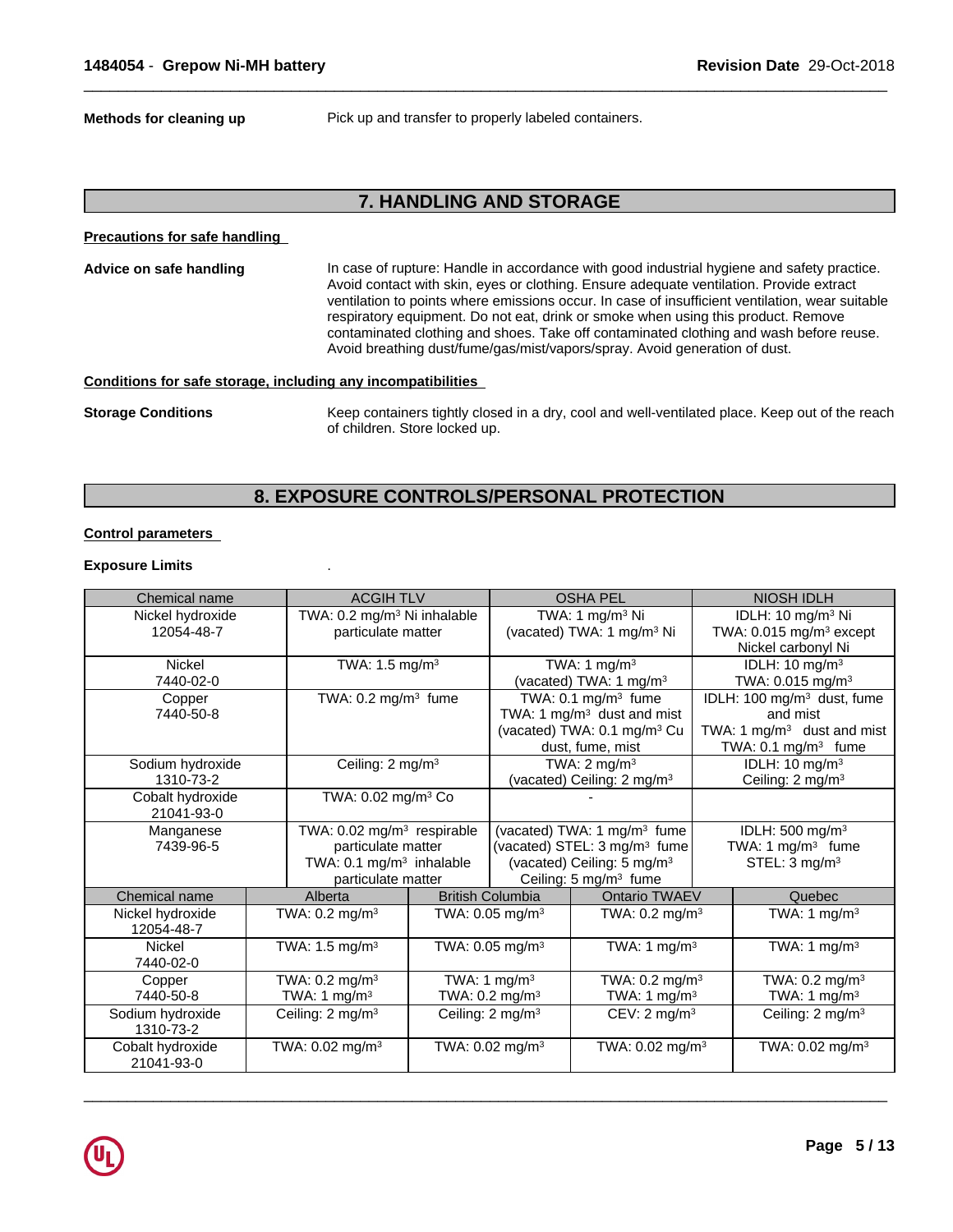| TWA.<br>TWA.<br>$TM^{\prime}$<br>TWA: 0.2<br>ma/m <sup>3</sup><br>. ma/m <sup>3</sup><br>$\cdot$ ma/m <sup>3</sup><br>Manganese<br>$\degree$ ma/m $\degree$<br><b>U.∠</b><br>.U.Z<br>7439-96-5 |
|------------------------------------------------------------------------------------------------------------------------------------------------------------------------------------------------|
|------------------------------------------------------------------------------------------------------------------------------------------------------------------------------------------------|

**Other Exposure Guidelines** Vacated limits revoked by the Court of Appeals decision in AFL-CIO v. OSHA, 965 F.2d 962 (11th Cir., 1992).

 $\overline{\phantom{a}}$  ,  $\overline{\phantom{a}}$  ,  $\overline{\phantom{a}}$  ,  $\overline{\phantom{a}}$  ,  $\overline{\phantom{a}}$  ,  $\overline{\phantom{a}}$  ,  $\overline{\phantom{a}}$  ,  $\overline{\phantom{a}}$  ,  $\overline{\phantom{a}}$  ,  $\overline{\phantom{a}}$  ,  $\overline{\phantom{a}}$  ,  $\overline{\phantom{a}}$  ,  $\overline{\phantom{a}}$  ,  $\overline{\phantom{a}}$  ,  $\overline{\phantom{a}}$  ,  $\overline{\phantom{a}}$ 

**Appropriate engineering controls**

| <b>Engineering controls</b>                                           | <b>Showers</b><br>Eyewash stations<br>Ventilation systems.                                                                                                                                                                                                                                                                                                                                                                                   |  |  |  |  |  |
|-----------------------------------------------------------------------|----------------------------------------------------------------------------------------------------------------------------------------------------------------------------------------------------------------------------------------------------------------------------------------------------------------------------------------------------------------------------------------------------------------------------------------------|--|--|--|--|--|
| Individual protection measures, such as personal protective equipment |                                                                                                                                                                                                                                                                                                                                                                                                                                              |  |  |  |  |  |
| <b>Eye/face protection</b>                                            | Wear safety glasses with side shields (or goggles).                                                                                                                                                                                                                                                                                                                                                                                          |  |  |  |  |  |
| <b>Hand protection</b>                                                | Wear suitable gloves. Impervious gloves.                                                                                                                                                                                                                                                                                                                                                                                                     |  |  |  |  |  |
| Skin and body protection                                              | Wear suitable protective clothing. Long sleeved clothing.                                                                                                                                                                                                                                                                                                                                                                                    |  |  |  |  |  |
| <b>Respiratory protection</b>                                         | No protective equipment is needed under normal use conditions. If exposure limits are<br>exceeded or irritation is experienced, ventilation and evacuation may be required.                                                                                                                                                                                                                                                                  |  |  |  |  |  |
| <b>General hygiene considerations</b>                                 | Handle in accordance with good industrial hygiene and safety practice. Avoid contact with<br>skin, eyes or clothing. Wear suitable gloves and eye/face protection. Do not eat, drink or<br>smoke when using this product. Remove and wash contaminated clothing and gloves,<br>including the inside, before re-use. Wash hands before breaks and immediately after<br>handling the product. Avoid breathing dust/fume/gas/mist/vapors/spray. |  |  |  |  |  |

# **9. PHYSICAL AND CHEMICAL PROPERTIES**

| <b>Physical and Chemical Properties</b>   |                          |                       |
|-------------------------------------------|--------------------------|-----------------------|
| <b>Physical state</b>                     | Solid                    |                       |
| Appearance                                | Silver                   |                       |
| Odor                                      | Odorless                 |                       |
| <b>Color</b>                              | No information available |                       |
| <b>Odor Threshold</b>                     | Not applicable           |                       |
| <b>Property</b>                           | <b>Values</b>            | <b>Remarks Method</b> |
| pН                                        | No data available        | None known            |
| Melting / freezing point                  | No data available        | None known            |
| Boiling point / boiling range             | No data available        | None known            |
| <b>Flash Point</b>                        | No data available        | None known            |
| <b>Evaporation Rate</b>                   | No data available        | None known            |
| Flammability (solid, gas)                 | No data available        | None known            |
| <b>Flammability Limit in Air</b>          |                          | None known            |
| <b>Upper flammability limit</b>           | No data available        |                       |
| Lower flammability limit                  | No data available        |                       |
| Vapor pressure                            | No data available        | None known            |
| Vapor density                             | No data available        | None known            |
| <b>Relative density</b>                   | No data available        | None known            |
| <b>Water Solubility</b>                   | Insoluble in water       |                       |
| Solubility(ies)                           | No data available        | None known            |
| Partition coefficient: n-octanol/watern/a |                          |                       |
| <b>Autoignition temperature</b>           | No data available        | None known            |
| <b>Decomposition temperature</b>          | No data available        | None known            |
| <b>Kinematic viscosity</b>                | No data available        | None known            |
| <b>Dynamic viscosity</b>                  | No data available        | None known            |
|                                           |                          |                       |

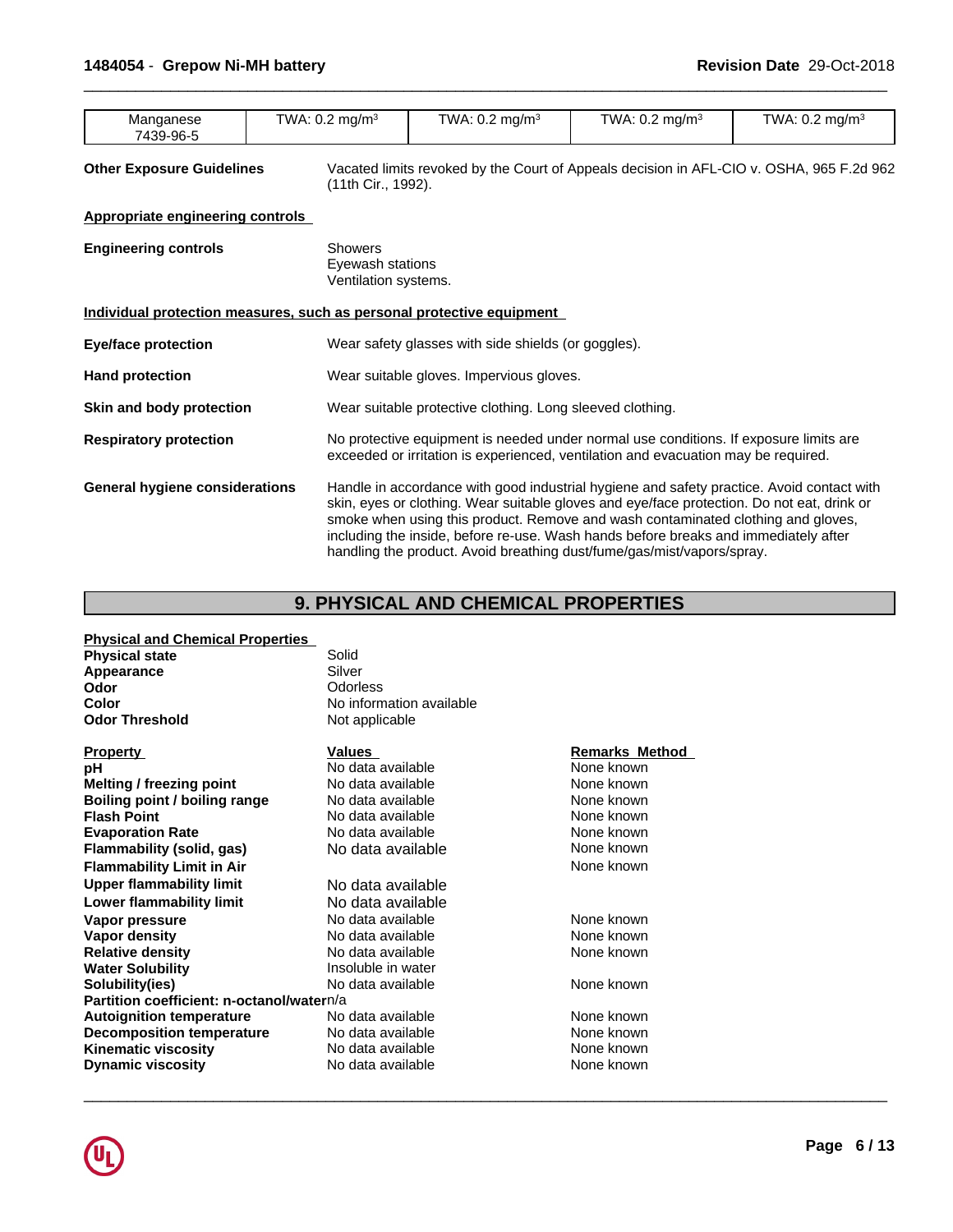| <b>Other Information</b>          |                          |  |
|-----------------------------------|--------------------------|--|
| <b>Explosive properties</b>       | No information available |  |
| <b>Oxidizing properties</b>       | No information available |  |
| <b>Softening Point</b>            | No information available |  |
| Molecular Weight                  | No information available |  |
| <b>VOC Content (%)</b>            | No information available |  |
| <b>Liquid Density</b>             | No information available |  |
| <b>Bulk Density</b>               | No information available |  |
| <b>Particle Size</b>              | No information available |  |
| <b>Particle Size Distribution</b> | No information available |  |
|                                   |                          |  |

# **10. STABILITY AND REACTIVITY**

 $\overline{\phantom{a}}$  ,  $\overline{\phantom{a}}$  ,  $\overline{\phantom{a}}$  ,  $\overline{\phantom{a}}$  ,  $\overline{\phantom{a}}$  ,  $\overline{\phantom{a}}$  ,  $\overline{\phantom{a}}$  ,  $\overline{\phantom{a}}$  ,  $\overline{\phantom{a}}$  ,  $\overline{\phantom{a}}$  ,  $\overline{\phantom{a}}$  ,  $\overline{\phantom{a}}$  ,  $\overline{\phantom{a}}$  ,  $\overline{\phantom{a}}$  ,  $\overline{\phantom{a}}$  ,  $\overline{\phantom{a}}$ 

| <b>Reactivity</b>                                                       | No information available.                            |
|-------------------------------------------------------------------------|------------------------------------------------------|
| <b>Chemical stability</b>                                               | Stable under normal conditions.                      |
| <b>Possibility of Hazardous Reactions</b> None under normal processing. |                                                      |
| <b>Hazardous Polymerization</b>                                         | Hazardous polymerization does not occur.             |
| <b>Conditions to avoid</b>                                              | Excessive heat.                                      |
| Incompatible materials                                                  | Strong acids. Strong bases. Strong oxidizing agents. |
|                                                                         |                                                      |

**Hazardous Decomposition Products** Carbon oxides.

# **11. TOXICOLOGICAL INFORMATION**

## **Information on likely routes of exposure**

| <b>Product Information</b>           | Product does not present an acute toxicity hazard based on known or supplied information<br>In case of rupture:                                                                                                                                                                                         |
|--------------------------------------|---------------------------------------------------------------------------------------------------------------------------------------------------------------------------------------------------------------------------------------------------------------------------------------------------------|
| <b>Inhalation</b>                    | Specific test data for the substance or mixture is not available. May cause sensitization in<br>susceptible persons. (based on components). May cause irritation of respiratory tract.<br>Harmful by inhalation.                                                                                        |
| Eye contact                          | Specific test data for the substance or mixture is not available. Causes serious eye irritation.<br>(based on components). Irritating to eyes.                                                                                                                                                          |
| <b>Skin contact</b>                  | Specific test data for the substance or mixture is not available. Causes skin irritation. (based<br>on components). Repeated or prolonged skin contact may cause allergic reactions with<br>susceptible persons. May cause sensitization by skin contact.                                               |
| Ingestion                            | Specific test data for the substance or mixture is not available. May cause additional affects<br>as listed under "Inhalation". Ingestion may cause gastrointestinal irritation, nausea, vomiting<br>and diarrhea. Harmful if swallowed. (based on components).                                         |
| Information on toxicological effects |                                                                                                                                                                                                                                                                                                         |
| Symptoms                             | Symptoms of allergic reaction may include rash, itching, swelling, trouble breathing, tingling<br>of the hands and feet, dizziness, lightheadedness, chest pain, muscle pain, or flushing.<br>Coughing and/ or wheezing. Itching. Rashes. Hives. Redness. May cause redness and<br>tearing of the eyes. |

 $\overline{\phantom{a}}$  ,  $\overline{\phantom{a}}$  ,  $\overline{\phantom{a}}$  ,  $\overline{\phantom{a}}$  ,  $\overline{\phantom{a}}$  ,  $\overline{\phantom{a}}$  ,  $\overline{\phantom{a}}$  ,  $\overline{\phantom{a}}$  ,  $\overline{\phantom{a}}$  ,  $\overline{\phantom{a}}$  ,  $\overline{\phantom{a}}$  ,  $\overline{\phantom{a}}$  ,  $\overline{\phantom{a}}$  ,  $\overline{\phantom{a}}$  ,  $\overline{\phantom{a}}$  ,  $\overline{\phantom{a}}$ 

## **Numerical measures of toxicity**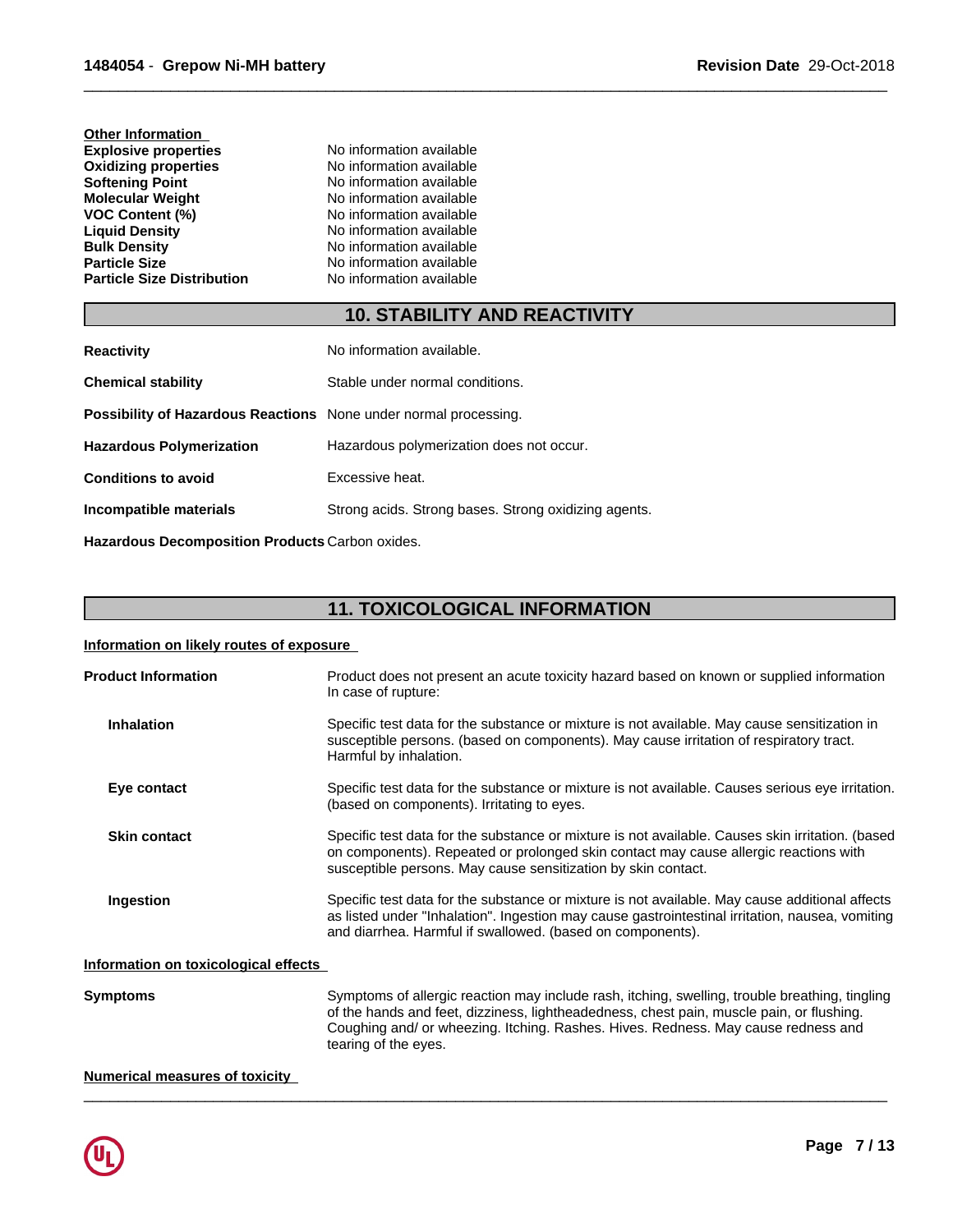## **Acute Toxicity**

**The following values are calculated based on chapter 3.1 of the GHS document** .

| ATEmix (oral)                 | 806.30 mg/kg   |
|-------------------------------|----------------|
| ATEmix (dermal)               | 3,861.20 mg/kg |
| ATEmix (inhalation-ɑas)       | 5,106.30 mg/L  |
| ATEmix (inhalation-dust/mist) | 1.70 mg/L      |
| ATEmix (inhalation-vapor)     | 12.50 mg/L     |

**Unknown acute toxicity** 93.822 % of the mixture consists of ingredient(s) of unknown toxicity

 $\overline{\phantom{a}}$  ,  $\overline{\phantom{a}}$  ,  $\overline{\phantom{a}}$  ,  $\overline{\phantom{a}}$  ,  $\overline{\phantom{a}}$  ,  $\overline{\phantom{a}}$  ,  $\overline{\phantom{a}}$  ,  $\overline{\phantom{a}}$  ,  $\overline{\phantom{a}}$  ,  $\overline{\phantom{a}}$  ,  $\overline{\phantom{a}}$  ,  $\overline{\phantom{a}}$  ,  $\overline{\phantom{a}}$  ,  $\overline{\phantom{a}}$  ,  $\overline{\phantom{a}}$  ,  $\overline{\phantom{a}}$ 

48.077 % of the mixture consists of ingredient(s) of unknown acute oral toxicity

93.822 % of the mixture consists of ingredient(s) of unknown acute dermal toxicity

66.162 % of the mixture consists of ingredient(s) of unknown acute inhalation toxicity (gas)

66.162 % of the mixture consists of ingredient(s) of unknown acute inhalation toxicity (vapor)

66.162 % of the mixture consists of ingredient(s) of unknown acute inhalation toxicity (dust/mist)

## **Component Information**

| Chemical name    | Oral LD50              | Dermal LD50            | Inhalation LC50                        |
|------------------|------------------------|------------------------|----------------------------------------|
| Nickel hydroxide | (Rat )<br>= 1515 mg/kg | $> 2$ g/kg (Rat)       | (Rat)4 h<br>$= 1200$ ma/m <sup>3</sup> |
| Nickel           | ˈRatˈ<br>> 9000 mg/kg  |                        | (Rat)1 h<br>$> 10.2$ mg/L              |
| Iron             | $=$ 30 g/kg (Rat)      |                        |                                        |
| Sodium hydroxide | 140 - 340 mg/kg (Rat)  | Rabbit<br>= 1350 mg/kg |                                        |
| Manganese        | Rat \<br>= 9 g/kg      |                        |                                        |

## **Delayed and immediate effects as well as chronic effects from short and long-term exposure**

| <b>Skin corrosion/irritation</b>  | Classification based on data available for ingredients. Irritating to skin.                                                             |
|-----------------------------------|-----------------------------------------------------------------------------------------------------------------------------------------|
| Serious eye damage/eye irritation | Classification based on data available for ingredients. Causes serious eye irritation.                                                  |
| Respiratory or skin sensitization | May cause sensitization by inhalation. May cause sensitization by skin contact.                                                         |
| <b>Germ cell mutagenicity</b>     | Classification based on data available for ingredients. Contains a known or suspected<br>mutagen. Suspected of causing genetic defects. |
| Carcinogenicity                   | Contains a known or suspected carcinogen. Classification based on data available for<br>ingredients. May cause cancer.                  |

The table below indicates whether each agency has listed any ingredient as a carcinogen.

| Chemical name                  | <b>ACGIH</b> | <b>IARC</b> | <b>NTP</b>             | <b>OSHA</b> |
|--------------------------------|--------------|-------------|------------------------|-------------|
| Nickel hydroxide<br>12054-48-7 | Α1           | Group 1     | <b>Known</b>           |             |
| <b>Nickel</b><br>7440-02-0     |              | Group 2B    | Reasonably Anticipated |             |
| Cobalt hydroxide<br>21041-93-0 | A3           | Group 2B    | Reasonably Anticipated |             |

 $\overline{\phantom{a}}$  ,  $\overline{\phantom{a}}$  ,  $\overline{\phantom{a}}$  ,  $\overline{\phantom{a}}$  ,  $\overline{\phantom{a}}$  ,  $\overline{\phantom{a}}$  ,  $\overline{\phantom{a}}$  ,  $\overline{\phantom{a}}$  ,  $\overline{\phantom{a}}$  ,  $\overline{\phantom{a}}$  ,  $\overline{\phantom{a}}$  ,  $\overline{\phantom{a}}$  ,  $\overline{\phantom{a}}$  ,  $\overline{\phantom{a}}$  ,  $\overline{\phantom{a}}$  ,  $\overline{\phantom{a}}$ 

**Legend**

**ACGIH (American Conference of Governmental Industrial Hygienists)** A1 - Known Human Carcinogen A3 - Animal Carcinogen **IARC (International Agency for Research on Cancer)** Group 1 - Carcinogenic to Humans Group 2B - Possibly Carcinogenic to Humans **NTP (National Toxicology Program)** Known - Known Carcinogen Reasonably Anticipated - Reasonably Anticipated to be a Human Carcinogen **OSHA (Occupational Safety and Health Administration of the US Department of Labor)**

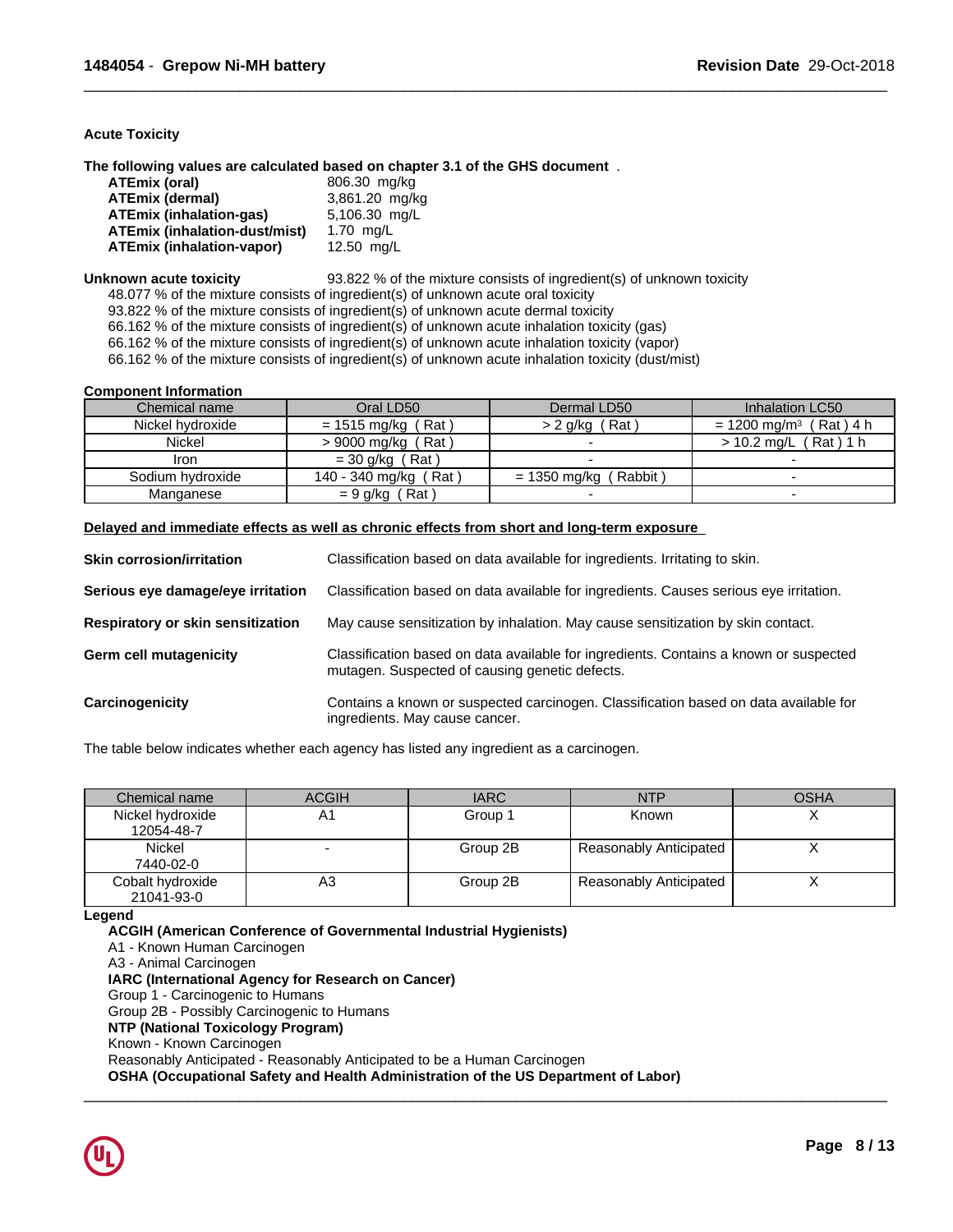X - Present

| <b>Reproductive toxicity</b>    | Contains a known or suspected reproductive toxin. Classification based on data available<br>for ingredients. May damage fertility or the unborn child. |
|---------------------------------|--------------------------------------------------------------------------------------------------------------------------------------------------------|
| <b>STOT - single exposure</b>   | No information available.                                                                                                                              |
| <b>STOT - repeated exposure</b> | Causes damage to organs through prolonged or repeated exposure.                                                                                        |
| <b>Aspiration hazard</b>        | No information available.                                                                                                                              |
|                                 |                                                                                                                                                        |

# **12. ECOLOGICAL INFORMATION**

**Marine Pollutant** This product contains a chemical which is listed as a severe marine pollutant according to DOT

 $\overline{\phantom{a}}$  ,  $\overline{\phantom{a}}$  ,  $\overline{\phantom{a}}$  ,  $\overline{\phantom{a}}$  ,  $\overline{\phantom{a}}$  ,  $\overline{\phantom{a}}$  ,  $\overline{\phantom{a}}$  ,  $\overline{\phantom{a}}$  ,  $\overline{\phantom{a}}$  ,  $\overline{\phantom{a}}$  ,  $\overline{\phantom{a}}$  ,  $\overline{\phantom{a}}$  ,  $\overline{\phantom{a}}$  ,  $\overline{\phantom{a}}$  ,  $\overline{\phantom{a}}$  ,  $\overline{\phantom{a}}$ 

**Ecotoxicity Very toxic to aquatic life with long lasting effects.** 

| Chemical name    | Toxicity to Algae       | <b>Toxicity to Fish</b>   | Toxicity to    | Daphnia Magna (Water    |
|------------------|-------------------------|---------------------------|----------------|-------------------------|
|                  |                         |                           | Microorganisms | Flea)                   |
| <b>Nickel</b>    | 72h EC50: = $0.18$ mg/L | 96h LC50: $= 1.3$ mg/L    |                | 48h EC50: = 1 mg/L 48h  |
|                  | (Pseudokirchneriella    | (Cyprinus carpio) 96h     |                | $EC50:$ > 100 mg/L      |
|                  | subcapitata) 96h EC50:  | $LC50:$ > 100 mg/L        |                |                         |
|                  | $0.174 - 0.311$ mg/L    | (Brachydanio rerio) 96h   |                |                         |
|                  | (Pseudokirchneriella    | $LC50: = 10.4$ mg/L       |                |                         |
|                  | subcapitata)            | (Cyprinus carpio)         |                |                         |
| Iron             |                         | 96h LC50: = 13.6 mg/L     |                |                         |
|                  |                         | (Morone saxatilis)        |                |                         |
| Copper           | 96h EC50: 0.031 - 0.054 | 96h LC50: = 0.052 mg/L    |                | 48h EC50: = $0.03$ mg/L |
|                  | mg/L                    | (Oncorhynchus mykiss)     |                |                         |
|                  | (Pseudokirchneriella    | 96h LC50: $<$ 0.3 mg/L    |                |                         |
|                  | subcapitata) 72h EC50:  | (Pimephales promelas)     |                |                         |
|                  | $0.0426 - 0.0535$ mg/L  | 96h LC50: 0.0068 -        |                |                         |
|                  | (Pseudokirchneriella    | 0.0156 mg/L (Pimephales   |                |                         |
|                  | subcapitata)            | promelas) $96h$ LC50: =   |                |                         |
|                  |                         | 0.2 mg/L (Pimephales      |                |                         |
|                  |                         | promelas) $96h$ LC50: =   |                |                         |
|                  |                         | 0.3 mg/L (Cyprinus        |                |                         |
|                  |                         | carpio) 96h $LC50$ : =    |                |                         |
|                  |                         | 0.112 mg/L (Poecilia      |                |                         |
|                  |                         | reticulata) 96h $LC50:$ = |                |                         |
|                  |                         | 0.8 mg/L (Cyprinus        |                |                         |
|                  |                         | carpio) 96h LC50: = 1.25  |                |                         |
|                  |                         | mg/L (Lepomis             |                |                         |
|                  |                         | macrochirus)              |                |                         |
| Sodium hydroxide |                         | 96h LC50: = $45.4$ mg/L   |                |                         |
|                  |                         | (Oncorhynchus mykiss)     |                |                         |

| <b>Persistence and Degradability</b> | No information available.          |
|--------------------------------------|------------------------------------|
| <b>Bioaccumulation</b>               | There is no data for this product. |
| <b>Mobility</b>                      | No information available.          |
| Other adverse effects                | No information available.          |

# **13. DISPOSAL CONSIDERATIONS**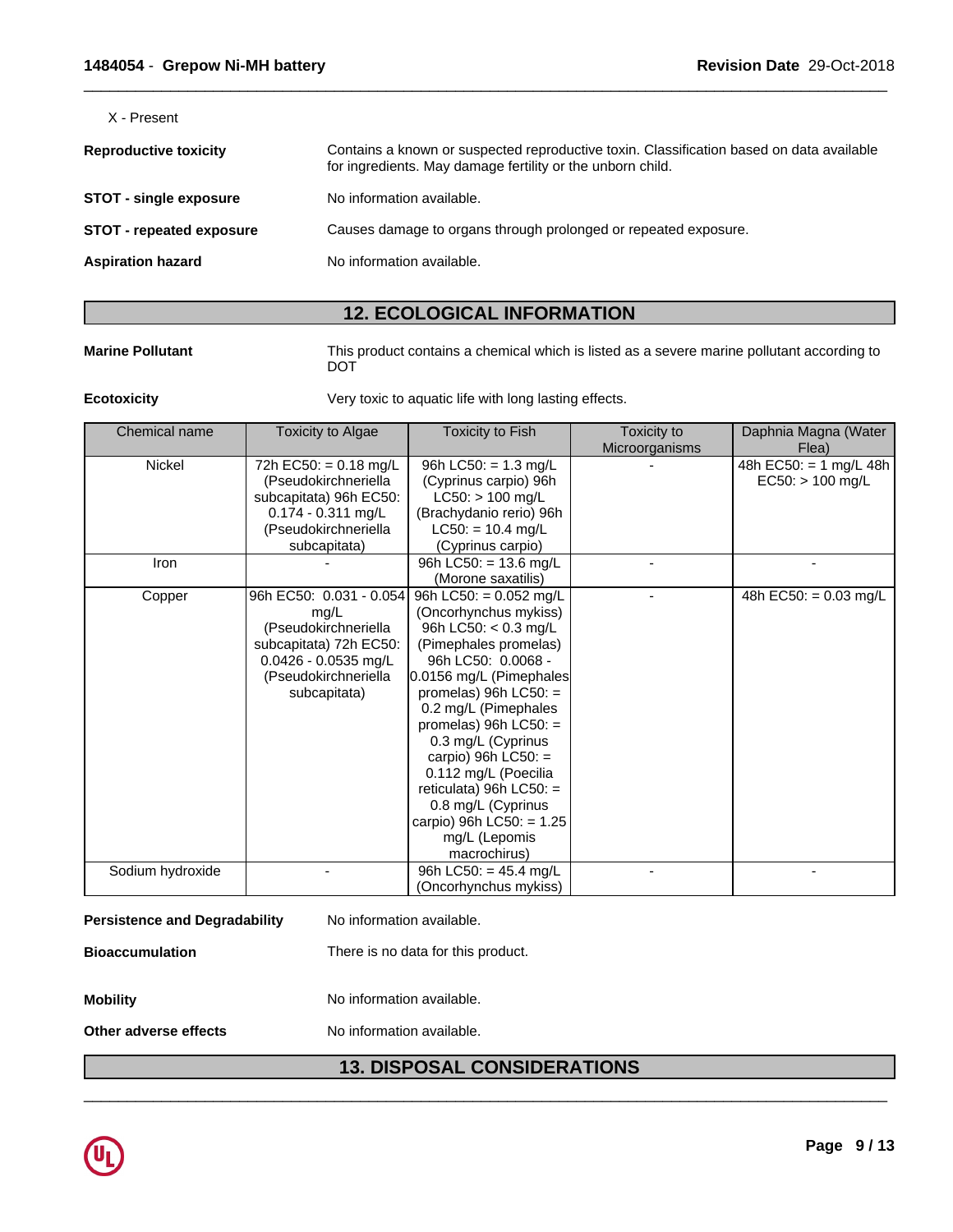| Waste treatment methods                |                                                                                                                    |
|----------------------------------------|--------------------------------------------------------------------------------------------------------------------|
| Waste from residues/unused<br>products | Dispose of in accordance with local regulations. Dispose of waste in accordance with<br>environmental legislation. |
| Contaminated packaging                 | Do not reuse empty containers.                                                                                     |
|                                        |                                                                                                                    |

| <b>California Waste Codes</b> | 141 |  |
|-------------------------------|-----|--|
|                               |     |  |

This product contains one or more substances that are listed with the State of California as a hazardous waste.

| Chemical name                  | California Hazardous Waste |
|--------------------------------|----------------------------|
| Nickel                         | Toxic powder               |
| 7440-02-0                      | Ignitable powder           |
| Copper<br>7440-50-8            | Toxic                      |
| Sodium hydroxide<br>1310-73-2  | Toxic<br>Corrosive         |
| Cobalt hydroxide<br>21041-93-0 | Toxic                      |
| Manganese<br>7439-96-5         | Ignitable powder           |

# **14. TRANSPORT INFORMATION**

| <b>DOT</b><br><b>Proper Shipping Name</b><br><b>Hazard Class</b><br><b>Marine Pollutant</b> | <b>NOT REGULATED</b><br>NON-REGULATED<br>N/A<br>This product contains a chemical which is listed as a severe marine pollutant according to<br><b>DOT</b> |
|---------------------------------------------------------------------------------------------|----------------------------------------------------------------------------------------------------------------------------------------------------------|
| <b>TDG</b><br><b>Marine Pollutant</b>                                                       | Not regulated<br>This product contains a chemical which is listed as a severe marine pollutant according to<br>TDG.                                      |
| <b>MEX</b>                                                                                  | Not regulated                                                                                                                                            |
| <b>ICAO</b>                                                                                 | Not regulated                                                                                                                                            |
| <b>IATA</b><br><b>Proper Shipping Name</b><br><b>Hazard Class</b>                           | Not regulated<br>NON REGULATED<br>N/A                                                                                                                    |
| <b>IMDG/IMO</b><br><b>Hazard Class</b>                                                      | Not regulated<br>N/A                                                                                                                                     |
| RID                                                                                         | Not regulated                                                                                                                                            |
| <b>ADR</b>                                                                                  | Not regulated                                                                                                                                            |
| ADN                                                                                         | Not regulated                                                                                                                                            |
|                                                                                             |                                                                                                                                                          |

# **15. REGULATORY INFORMATION**

 $\overline{\phantom{a}}$  ,  $\overline{\phantom{a}}$  ,  $\overline{\phantom{a}}$  ,  $\overline{\phantom{a}}$  ,  $\overline{\phantom{a}}$  ,  $\overline{\phantom{a}}$  ,  $\overline{\phantom{a}}$  ,  $\overline{\phantom{a}}$  ,  $\overline{\phantom{a}}$  ,  $\overline{\phantom{a}}$  ,  $\overline{\phantom{a}}$  ,  $\overline{\phantom{a}}$  ,  $\overline{\phantom{a}}$  ,  $\overline{\phantom{a}}$  ,  $\overline{\phantom{a}}$  ,  $\overline{\phantom{a}}$ 

**Safety, health and environmental regulations/legislation specific for the substance or mixture**

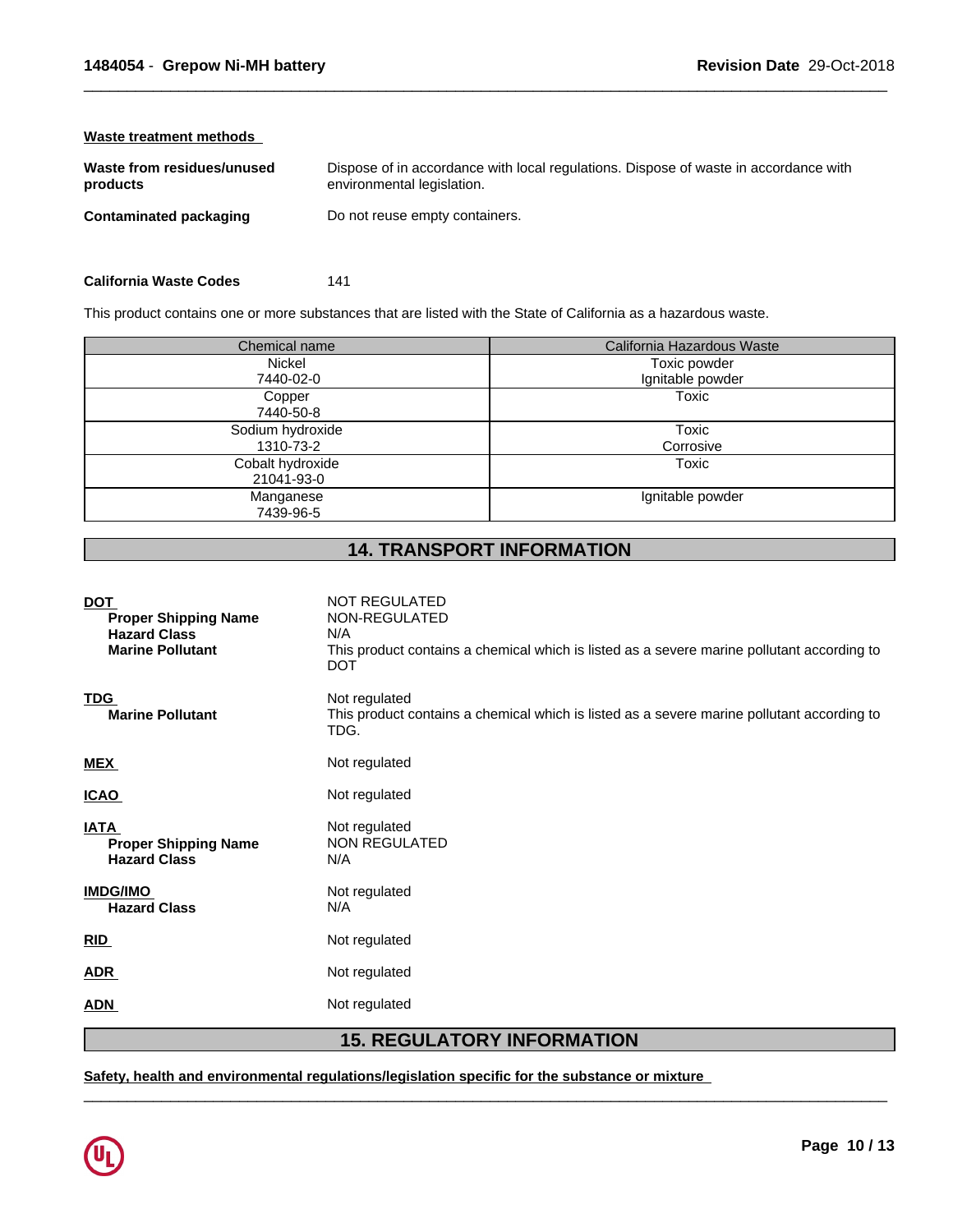## **International Regulations**

**Ozone-depleting substances (ODS)** Notapplicable

**Persistent Organic Pollutants** Not applicable

**Export Notification requirements** Not applicable

| International Inventories |                                                   |
|---------------------------|---------------------------------------------------|
| <b>TSCA</b>               | Contact supplier for inventory compliance status. |
| <b>DSL/NDSL</b>           | Contact supplier for inventory compliance status. |
| <b>EINECS/ELINCS</b>      | Contact supplier for inventory compliance status. |
| <b>ENCS</b>               | Contact supplier for inventory compliance status. |
| <b>KECL</b>               | Contact supplier for inventory compliance status. |
| <b>PICCS</b>              | Contact supplier for inventory compliance status. |
| <b>AICS</b>               | Contact supplier for inventory compliance status. |

**Legend** 

 **TSCA** - United States Toxic Substances Control Act Section 8(b) Inventory

 **DSL/NDSL** - Canadian Domestic Substances List/Non-Domestic Substances List

 **EINECS/ELINCS** - European Inventory of Existing Chemical Substances/European List of Notified Chemical Substances

 $\overline{\phantom{a}}$  ,  $\overline{\phantom{a}}$  ,  $\overline{\phantom{a}}$  ,  $\overline{\phantom{a}}$  ,  $\overline{\phantom{a}}$  ,  $\overline{\phantom{a}}$  ,  $\overline{\phantom{a}}$  ,  $\overline{\phantom{a}}$  ,  $\overline{\phantom{a}}$  ,  $\overline{\phantom{a}}$  ,  $\overline{\phantom{a}}$  ,  $\overline{\phantom{a}}$  ,  $\overline{\phantom{a}}$  ,  $\overline{\phantom{a}}$  ,  $\overline{\phantom{a}}$  ,  $\overline{\phantom{a}}$ 

 **ENCS** - Japan Existing and New Chemical Substances

 **KECL** - Korean Existing and Evaluated Chemical Substances

 **PICCS** - Philippines Inventory of Chemicals and Chemical Substances

 **AICS** - Australian Inventory of Chemical Substances

## **US Federal Regulations**

## **SARA 313**

Section 313 of Title III of the Superfund Amendments and Reauthorization Act of 1986 (SARA). This product contains a chemical or chemicals which are subject to the reporting requirements of the Act and Title 40 of the Code of Federal Regulations, Part 372

| <b>Chemical name</b>          | <b>CAS No.</b> | Weight-% | <b>SARA 313 - Threshold</b><br>Values % |
|-------------------------------|----------------|----------|-----------------------------------------|
| Nickel hydroxide - 12054-48-7 | 12054-48-7     | 29.82    |                                         |
| Nickel - 7440-02-0            | 7440-02-0      | 28.797   |                                         |
| Copper - 7440-50-8            | 7440-50-8      | 4.955    | 1.U                                     |
| Cobalt hydroxide - 21041-93-0 | 21041-93-0     | 1.924    | 0.                                      |
| Manganese - 7439-96-5         | 7439-96-5      | 1.357    | 1.U                                     |

## **SARA 311/312 Hazard Categories**

Should this product meet EPCRA 311/312 Tier reporting criteria at 40 CFR 370, refer to Section 2 of this SDS for appropriate classifications. Under the amended regulations at 40 CFR 370, EPCRA 311/312 Tier II reporting for the 2017 calendar year will need to be consistent with updated hazard classifications.

## **CWA** (Clean Water Act)

This product contains the following substances which are regulated pollutants pursuant to the Clean Water Act (40 CFR 122.21 and 40 CFR 122.42)

| <b>Chemical name</b>           | <b>CWA - Reportable</b><br><b>Quantities</b> | CWA - Toxic Pollutants | <b>CWA - Priority</b><br><b>Pollutants</b> | <b>CWA - Hazardous</b><br><b>Substances</b> |
|--------------------------------|----------------------------------------------|------------------------|--------------------------------------------|---------------------------------------------|
| Nickel hydroxide<br>12054-48-7 |                                              |                        |                                            | $\lambda$                                   |
| <b>Nickel</b><br>7440-02-0     |                                              |                        |                                            |                                             |
| Copper<br>7440-50-8            |                                              |                        |                                            |                                             |
| Sodium hydroxide               | 1000 lb                                      |                        |                                            |                                             |

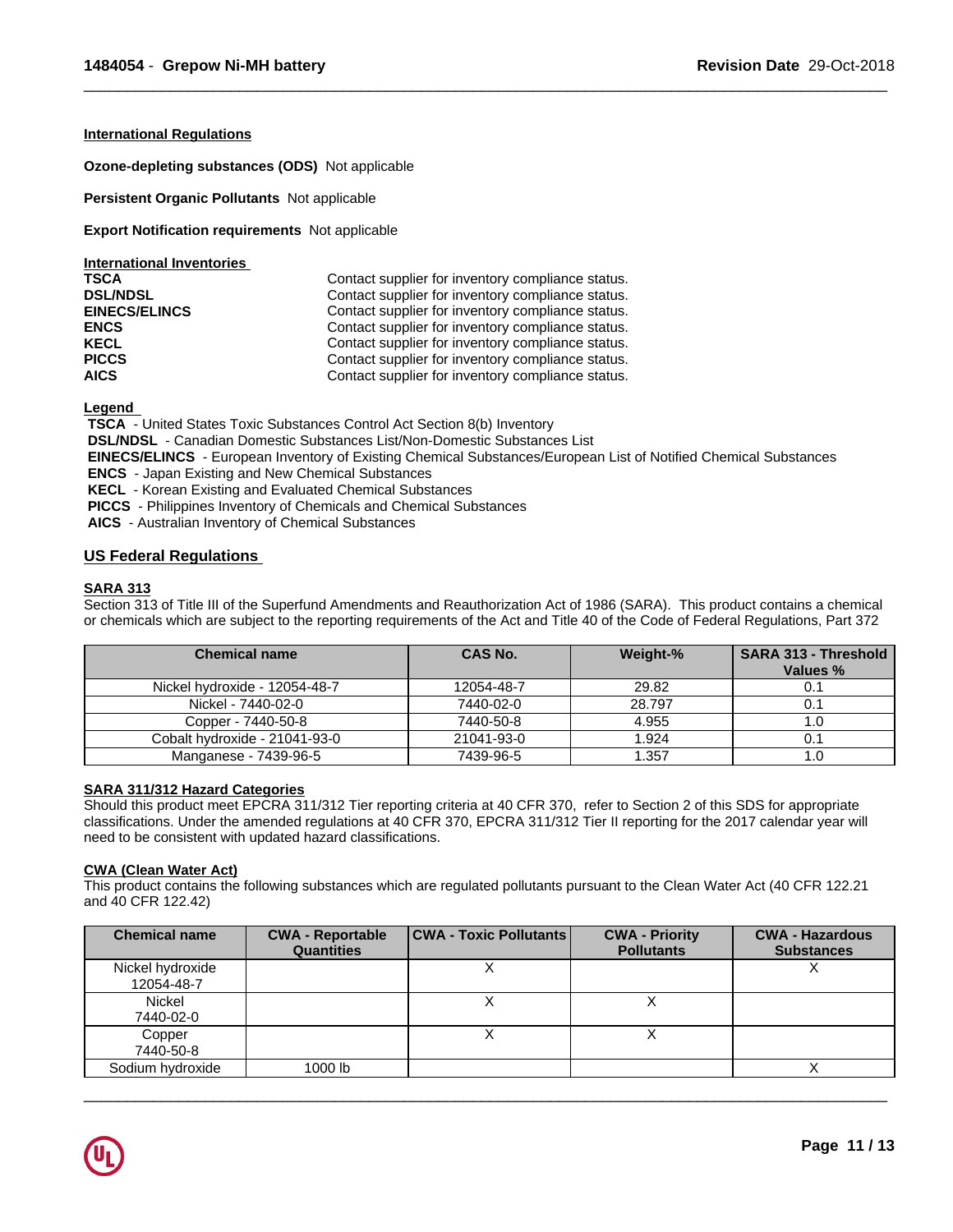## **CERCLA**

This material, as supplied, contains one or more substances regulated as a hazardous substance under the Comprehensive Environmental Response Compensation and Liability Act (CERCLA) (40 CFR 302)

| <b>Chemical name</b>           | <b>Hazardous Substances RQs</b> | <b>Extremely Hazardous</b><br><b>Substances RQs</b> | <b>RQ</b>                                  |
|--------------------------------|---------------------------------|-----------------------------------------------------|--------------------------------------------|
| Nickel hydroxide<br>12054-48-7 | 10 <sub>lb</sub>                |                                                     | RQ 10 lb final RQ<br>RQ 4.54 kg final RQ   |
| Nickel<br>7440-02-0            | 100 <sub>lb</sub>               |                                                     | RQ 100 lb final RQ<br>RQ 45.4 kg final RQ  |
| Copper<br>7440-50-8            | 5000 lb                         |                                                     | RQ 5000 lb final RQ<br>RQ 2270 kg final RQ |
| Sodium hydroxide<br>1310-73-2  | 1000 lb                         |                                                     | RQ 1000 lb final RQ<br>RQ 454 kg final RQ  |

## **US State Regulations**

## **California Proposition 65**

This product contains the following Proposition 65 chemicals.

| Chemical name        | <b>California Proposition 65</b> |
|----------------------|----------------------------------|
| $-12054 - 48 - 7$    | 10/1/1989                        |
| Nickel hydroxide - 1 | carcinogen.                      |
| Nickel -             | 10/1/1989 (metallic)             |
| 7440-02-0            | carcinogen.                      |

## **U.S. State Right-to-Know Regulations**

This product may contain substances regulated by state right-to-know regulations.

| <b>Chemical name</b>           |   |   |   | New Jersey   Massachusett   Pennsylvania   Rhode Island | <b>Illinois</b> |
|--------------------------------|---|---|---|---------------------------------------------------------|-----------------|
|                                |   |   |   |                                                         |                 |
| Nickel hydroxide<br>12054-48-7 | X | x |   |                                                         | Χ               |
| Nickel<br>7440-02-0            | X |   |   |                                                         |                 |
| Copper<br>7440-50-8            | X | х |   |                                                         |                 |
| Sodium hydroxide<br>1310-73-2  | x | x |   | X                                                       |                 |
| Cobalt hydroxide<br>21041-93-0 | x |   |   |                                                         |                 |
| Manganese<br>7439-96-5         | X | X | X | Χ                                                       | X               |

| <b>16. OTHER INFORMATION</b> |                         |                                                                             |                           |                                                     |  |
|------------------------------|-------------------------|-----------------------------------------------------------------------------|---------------------------|-----------------------------------------------------|--|
| <b>NFPA</b>                  | <b>Health hazards 1</b> | <b>Flammability 0</b>                                                       | Instability 0             | <b>Physical and Chemical</b><br><b>Properties -</b> |  |
| <b>HMIS</b>                  | Health hazards 0        | <b>Flammability 0</b>                                                       | <b>Physical hazards</b> 0 | <b>Personal Protection X</b>                        |  |
| <b>Prepared By</b>           | 1-800-572-6501          | <b>Product Stewardship</b><br>23 British American Blvd.<br>Latham, NY 12110 |                           |                                                     |  |
| <b>Revision Date</b>         | 29-Oct-2018             |                                                                             |                           |                                                     |  |